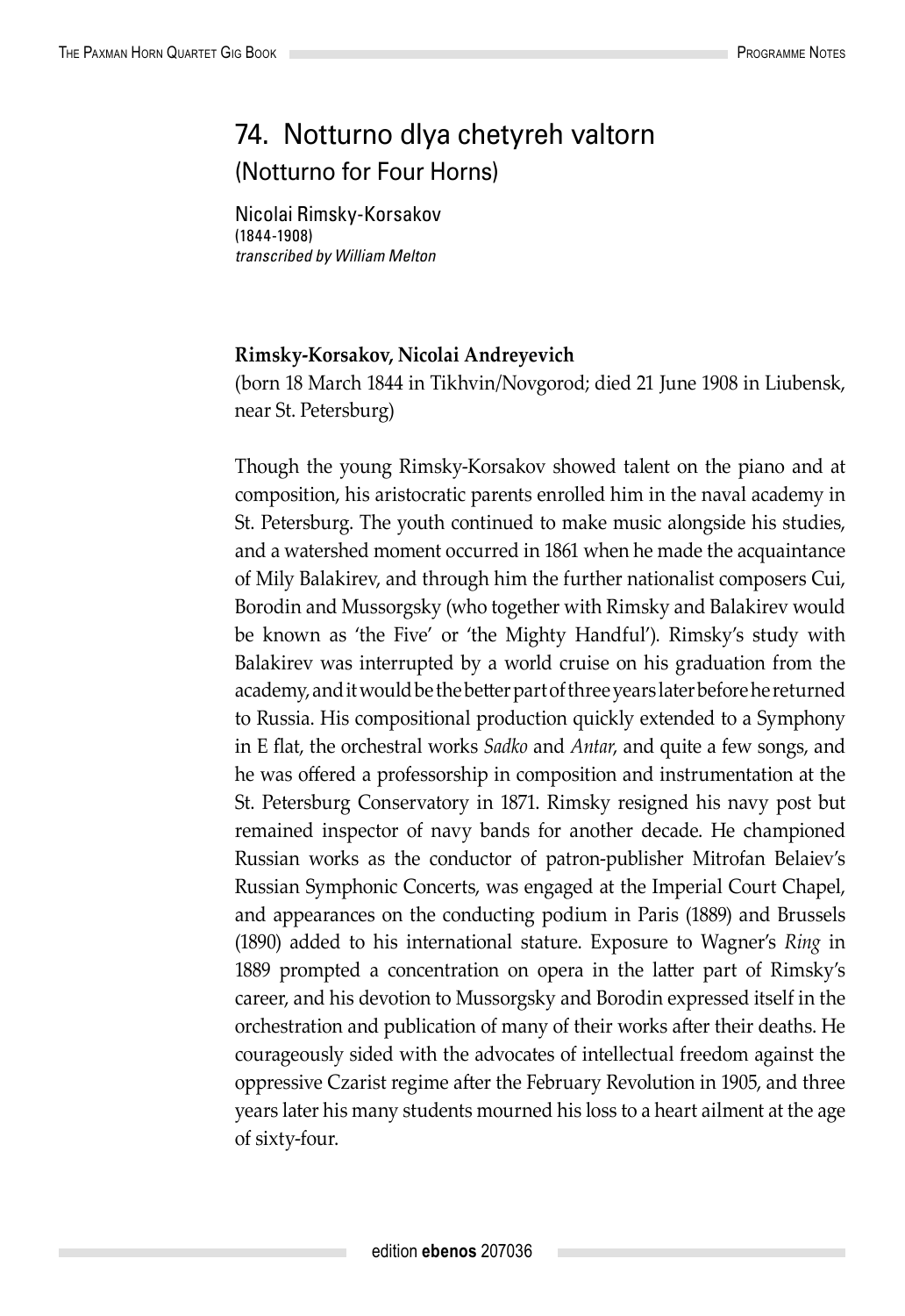Rimsky wrote in his autobiography that his first close exposure to the horn came in the school year of 1858-59, when at the direction of his piano teacher Ulich he played the Beethoven Sonata for Piano and Horn with a local hornist. 'Instrumentation', the composer wrote, 'though I didn't even know the word at the time, seemed to me to be something mysterious and alluring. I can still remember the impression the sound of the horns made on me at the beginning of Alice's E major Romanze [in Meyerbeer's *Robert Le Diable*]'. Rimsky's appointment to a professorship at St. Petersburg Conservatory made it imperative that he remedy the deficiencies in his musical education. He had become familiar with brass instruments with exposure to naval bands, but needed more up to date knowledge (his early opera *May Night* was written for natural horns and trumpets). In the late 1880s Rimsky's former pupil and current friend Alexander Glazunov took up horn lessons with Fyodor Julievich Franke, the principal horn of the opera orchestra of the Maryinsky Theatre in St. Petersburg. Rimsky noted, 'In order to get to know the wind instruments better, I also began practicing'. Rimsky's horn practice may well have extended to playing horn duets with Glazunov: the MS of Rimsky-Korsakov's Two Duets for two horns is housed, significantly, in the Russian National Library's Glazunov Archive. The *Capriccio Espagnol*, with its exposed horn quartet passage, dates from 1887. 1889 brought something special: an excellent traveling German orchestra under conductor Karl Muck arrived in St. Petersburg to play Wagner's *Ring* cycle complete. It was a revelatory experience for many Russian composers (the young Igor Stravinsky included) to hear the German hornists/Wagner tubists play such virtuosic parts with panache and security. Rimsky wrote, 'Glazunov and I were extraordinarily impressed with Wagner's orchestrations, and from then on slowly took his method of instrumentation for our own'. This approach would soon result in the inclusion of six horns in the opera-ballet *Mlada* of 1890 (and later students of Rimsky's who reflected his interest in horn sound included Stravinsky, Prokofiev, Respighi and Nikolai Tcherepnin). *The Principles of Orchestration* revealed some of Rimsky's thoughts on the instrument.

Horn (in F): The tone of this instrument is soft, poetical, and full of beauty.

In spite of valves the horn has but little mobility and would seem to produce its tone in a languid and lazy manner.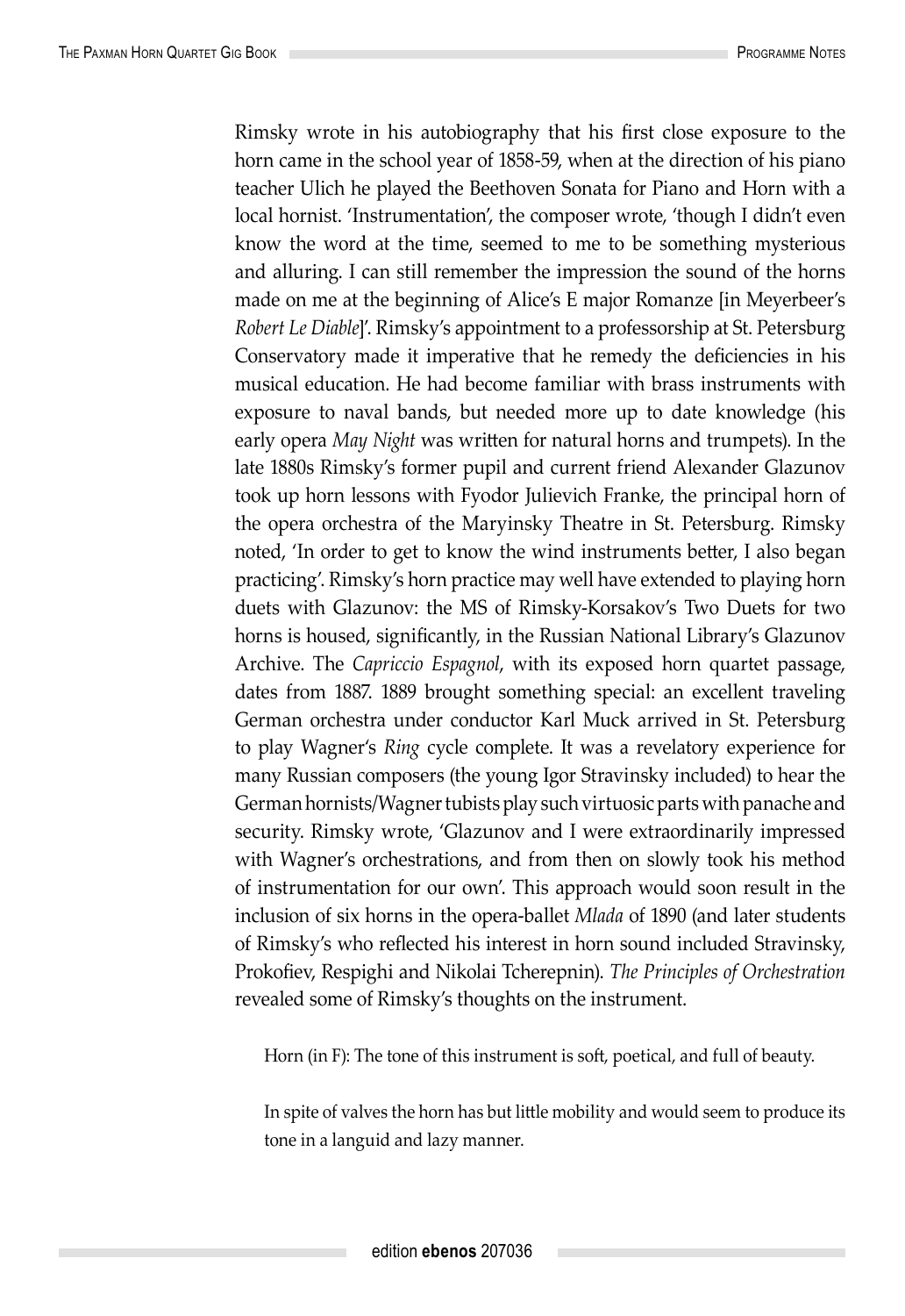It is evident that the quartet of horns presents every facility for four-part harmony, perfectly balanced in tone […].

This emphasis on sound over technique is aptly demonstrated in the *Notturno dlya chetyreh valtorn* (*Notturno* for four horns). This piece has become such a staple of the horn quartet literature that it is hard to imagine that it remained unknown for a half-century after the composer's death. The reason was that it existed in two versions that needed to be united before the piece could be played. One of these was a pencil score, looking all the world like an album leaf for piano, that was in the possession of the composer Mikhail Fabianovich Gnesin (1883-1957), a gifted pupil of Rimsky-Korsakov in the first decade of the century. Meanwhile, sitting unnoticed in the Saltikov-Schedrin State Library in Leningrad was an untitled fragment of a short score in ink of the beginning sixteen bars of the same piece notated a perfect fifth higher and labeled 'Corni I, II, III, IV in F'. Towards the end of his life Gnesin discovered the archive fragment and used it as a Rosetta stone to turn his souvenir from the master into a brief but effective work for four horns. The two MSS now united, the reconstructed *Notturno* for four horns was first published in 1955 in Vol. 27 (Kamernye ansambli/Chamber Ensembles) of the ongoing collected works of Rimsky-Korsakov (Moscow: Gosudarstvennoe muzykal'noe izdatel'stvo, 1946-1970), and subsequently in 1958 in its first western edition.

The Gnesins were a very talented musical family (Mikhail's three sisters established a noteworthy conservatory in Moscow, with Reinhold Glière and Aram Khachaturian among their many students). However, their compilation of the *Notturno* introduced many slurs and dynamics that do not appear in either of Rimsky's MSS now held by the National Library of Russia in St. Petersburg.\* There is also one pitch (the last note of bar eleven in Horn 1), that the Gnesin edition notates as a c'', presumably because the sprawling note in Rimsky's pencil sketch could be interpreted as either c'' or d''. However, as Rimsky was a stickler for ink scores (he was famous for rejecting student fair copies in pencil), we can surmise that he began the ink fragment for horns after completing the pencil sketch. In the ink fragment the pitch in question is definitely written as d'' (reprising the use of the same pitch in a similar figure at the end of bar two), and that pitch is used in this edition. The version published here is a step closer to an Urtext edition. No extraneous markings intrude on Rimsky's own, with